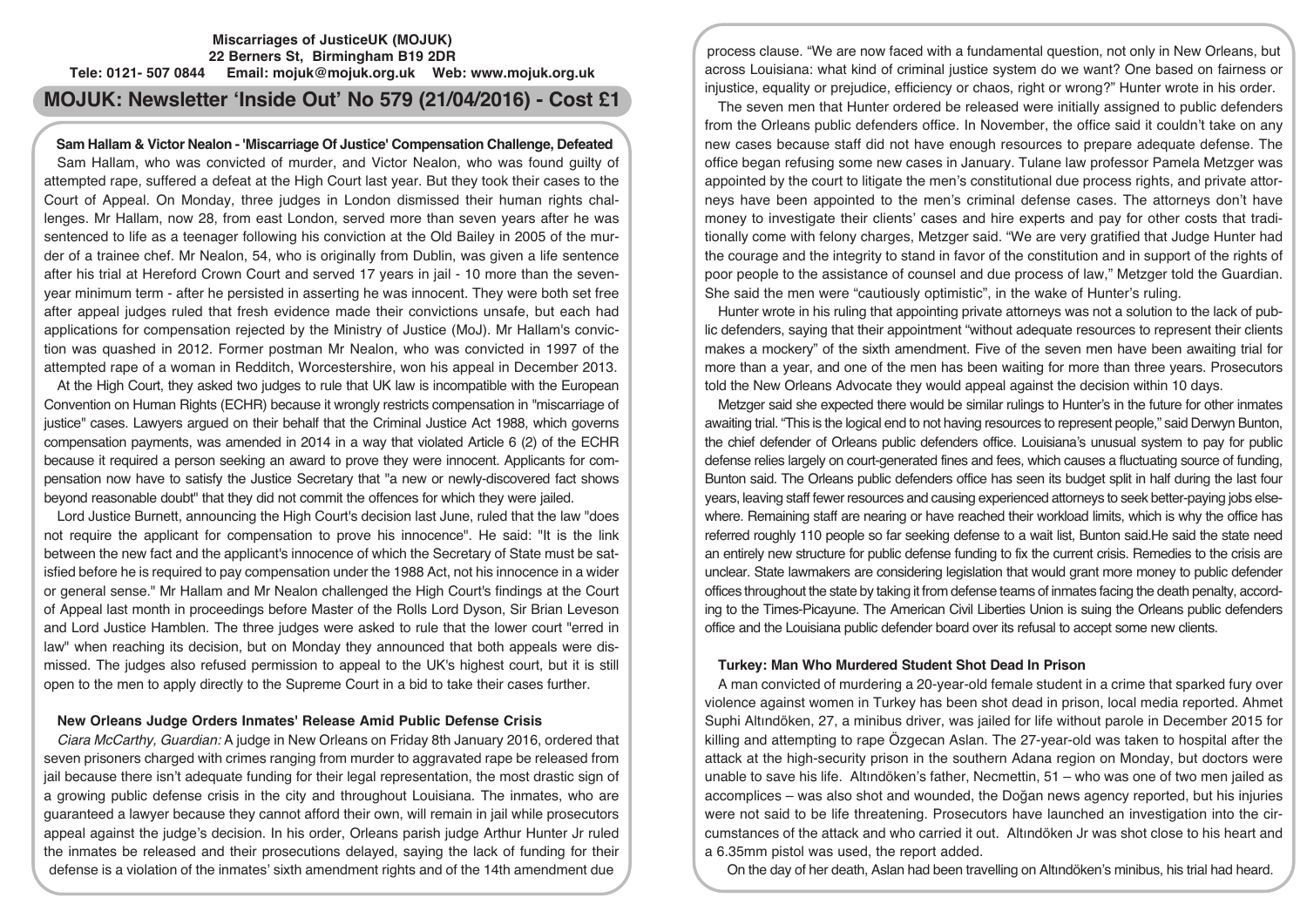When all the other passengers had got off, he drove to a wood and tried to rape her. Aslan fought back using pepper spray but Altındöken bludgeoned and stabbed her to death. Altındöken's father and a friend were found guilty of helping him burn and dispose of the body. The trial was hailed as hugely symbolic in a country where hundreds of women are killed by men, often their husbands, each year. Killers have frequently been given reduced sentences by arguing that a woman provoked them, or that their dignity was impugned. Activists say remarks by government officials about women and how they should be treated leave them exposed to violence.

# **Beer More Precious Than Children**

A man in Western Australia was caught by police puting the safety of his beer before his children. After stopping the driver on the Great Northern Highway, police found children in the car sitting on the laps of adults and in the foot wells – while the cases of beer were safely secured behind seatbelts. The driver, 27, was charged with "no authority to drive and failure to restrain a child."

# **Treating Prisoners as 'Assets' – and the Real Reason Behind Gove's Prison Reforms**

*Will McMahon, Justice Gap:* When given time to prepare, politicians can demonstrate exceptional presentation skills. Astute political communication often rests on the ability to craft messages to engage the chosen audience on their preferred terrain and to develop a narrative that gives the listener reasons to support the policy proposals being suggested. Using this technique it can be possible to develop broad coalitions to support ostensibly simple policy platforms with radical implications, even though the different audiences might be listening from very different standpoints. Being 'tough on crime, and tough on the causes of crime' is perhaps the most well known example of this technique in the field of criminal justice policy.

Who could possibly disagree? Yet, despite being lauded by much of the liberal reform sector for this engaging couplet, the concrete outcome of Tony Blair's prescription was a rapid expansion in prison numbers and the staffing and operations of criminal justice as a whole. Many, frankly desperate to see the end of Conservative rule, had a valence to hear the message they wanted to hear, 'tough on the causes', rather than to look at the policy in the round. When Tony said he was going to be 'tough on crime' he meant it, but that was the message heard by the other side of the grand coalition that was 'New' Labour. This experience needs to be considered when appraising the recently announced prison reform policy.

Assets, not liabilities: Michael Gove has been busy in delivering messages aimed at corralling the reform movement behind the government's prison transformation programme, with an emphasis on the closure of old prisons, the opening of new estate more able to deliver on rehabilitation, and the idea that prisoners should be seen as 'assets' rather than liabilities.This approach has received a more than warm reception from parts of the reform movement. Rather than despairing about the overall lack of efficacy of the reform strategies since the early 1990s, and the burgeoning of prison numbers, there is an understandable desire to focus on the positive presentational messages that appear to reinforce and reinvigorate reformist ambitions.

Yet, if we listen from a different standpoint the messages being delivered can take on a different hue. It is no secret that the present government is committed to both reducing the size and scope of the state and believes that private delivery of most services should be the preferred policy option. Indeed, over the last generation more and more services, including those for vulnerable groups, such as the frail elderly and children in care, have been transferred to the private sector.So those in the business of private provision will have had their ears

cocked during the various announcements unpacking the prison reform programme to hear what opportunities might be arising. From this standpoint, the government will have left them hopeful that the prison service as a whole is to be opened to full-scale privatisation.

Preparing for market: Localism is usually thought of as a common good. Indeed, local prisons for local prisoners that family members can be more easily reach is often thought to be a sine qua non of a genuine commitment to rehabilitation. Yet, local management of prisons does not in and of itself promise this and is in fact quite a different proposition. Its real effect may be to break the existing state-managed system into smaller units that are much easier to contract out or privatise. Creating a market in prison provision requires the break-up of the system, otherwise what is regarded as the necessary competition to produce more effective outcomes will not take place – a public monopoly will just be replaced by a private monopoly.

In his Policy Exchange speech on prisons, the Prime Minister made reference to prison regulations allowing prisoners to have only a certain number of underpants and jigsaws and no more than 12 sheets of music. This can be heard as a call for the relaxation of certain onerous and unnecessary aspects of the punishment regime and a welcome liberalisation. However, from the perspective of a private investor, this is a signal that an over complex regulatory regime is to be curtailed, with the effect of creating cost savings for any entrepreneur wishing to invest in the prison reform programme. As in other areas of the government's programme, the emphasis is firmly on a 'bonfire of the red tape' with a purpose, the simplification of service delivery processes to allow for the creation of a viable space for market profit to be realised. The promise to introduce league tables for locally managed prisons creates the impression that prisons will be measured on outcomes for individual prisoners. However, as with school league tables, rather than measuring outcomes for individual students so that parents can judge which school to send their child to, the underlying purpose is to measure one institution against another so that market information can be created that allows competition to be in some way meaningful.

Markets in punishment and education do not arise as a result of everyday life, the conditions need to be created for them to develop, the ground has to be prepared for their construction. Localism, league tables and deregulation were the tried and tested processes used to the break-up and passage into private hands of much of the primary and secondary education system and prepared the way for forced academisation – there is little reason to suppose that a similar method will not be used for the prison system. The reader may, or may not, be in favour of private investment in education or the prison system, that is beside the point; what is crucial in politics is that governments will often offer 'a reason' or a series of 'reasons' in order to draw a coalition behind a policy that has a desired outcome for the policy objective – the 'real reason'. In the case of prison reform, the real reason may be a long-held government ambition, the delivery of a privatisation programme that began with British Aerospace in 1981 and has been a core purpose of Conservative policy ever since the Ridley Report was drawn up in 1977 in the policy aftermath of the Heath Government. It is to be expected, as part of building a coalition for the full privatisation of prisons, that government will dress the policy to make it as palatable as possible for the prison reform sector.

Talk of belief in redemption, combined with the clothes of localism, an end to over controlling prison regulations, and new prisons offering greater promise of rehabilitation, and the almost subversive comment that prisoners should be seen as 'assets', is the type of astute political packaging and communication that is aimed at neutralising opposition to the real reason for reform.

**Negative Prison Report Was Toned Down, Leaked Draft Suggests** *Guardian*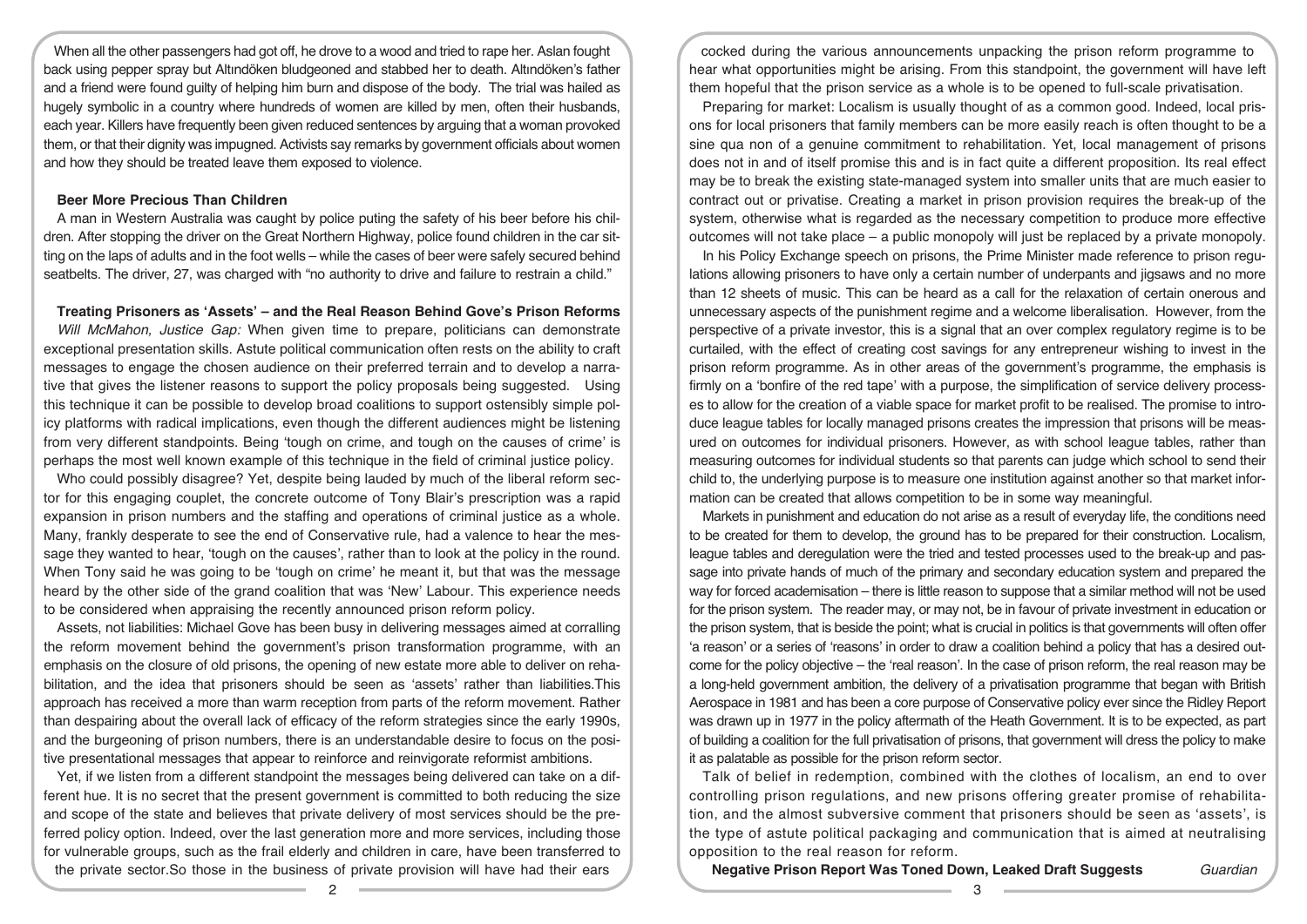A critical inspection report on the state of Britain's most famous prison appears to have been toned down before publication, according to drafts seen by the Guardian. The report on Wormwood Scrubs, released on Tuesday, includes a foreword by the new chief inspector of prisons, Peter Clarke, who highlights the poor condition of the prison – outlining high levels of assaults, worsening safety records, suicides, easy access to drugs and even a rat problem. But an earlier draft leaked to the Guardian, which was written by the previous chief inspector, Nick Hardwick, before he stepped down in January, contained much tougher language. Hardwick announced in the first paragraph of his introduction that the prison remained in a "shameful condition"; Clarke's version said it was in a "poor condition". The earlier version also reported that one in 10 prisoners at Wormwood Scrubs said they had been physically assaulted and that "too many prisoners at risk of suicide or self-harm were held in the segregation unit without any explanation of the exceptional reasons required to justify it". These details are absent from Clarke's introduction.

In his concluding paragraph, Hardwick described meeting an 18-year-old who had for several months spent at least 22 hours a day in a cell with a broken window and a toilet that stank. The prisoner was also set to be homeless once released. "It was hard to identify anything that had happened in the prison that might improve the odds on him staying out of trouble when he left – and it was easy to see much that made them worse. There were many prisoners like him," he wrote. "The prison stands as an object lesson in the need for radical reform." The published version reaches a dryer conclusion that notes: "Wormwood Scrubs is a prison that continues to fall short of expected standards."

Frances Crook, chief executive of the Howard League for Penal Reform, said: "It raises concerns if the new chief inspector feels he is unable to be as robust as we would hope. The chief inspector must talk truth to the justice secretary and to the public about prison conditions as people die in jails, assaults and violence are everyday events, and that spills out into the community affecting us all." The role of chief inspector of prisons is an independent position, decided by open competition. Clarke, the former Scotland Yard head of counter-terrorism, was appointed to replace Hardwick and started in January. However, before he started there was some unease when it emerged in a justice select committee hearing last year that he had been telephoned by Michael Gove to see if he would be interested in the job.

An HM Inspectorate of Prisons spokeswoman rejected the suggestion that the report had been toned down. She said the changes to the report were made because Hardwick's original version was too long and contained personal observations Clarke had not witnessed. "Some amends were made to the introduction of this report to make it shorter, sharper and more impactful, but the substance of this extremely critical report has not changed … This report is one of the most critical published by the inspectorate in recent years," she said. The Ministry of Justice said it could not comment.

The final version of the inspection report remains highly critical of conditions in Wormwood Scrubs, where outcomes for the 1,258 men held there are still "unacceptably poor". It concludes that most prisoners still have less than two hours a day out of the cells, the levels of use of force were far higher than in similar prisons, and the number of prisoners being made homeless on release had risen by 5% to 40% since resettlement services were outsourced to the London Community Rehabilitation Company. Jo Stevens, shadow prisons minister, said: "It is absolutely vital that HM Inspectorate of Prisons is able to produce reports with total independence free from any interference or influence … This shocking inspection report raises huge questions about the Ministry of Justice's competence to address the worsening Tory prison crisis."

**Inspection of HMP Wormwood Scrubs – Very Concerning**

This report describes the findings of a very concerning inspection of HMP Wormwood Scrubs. Our announced inspection took place 18 months after the last inspection, whenwe also had serious concerns. Not nearly enough progress had been made. The prison, probably the most famous in the country, remained in a poor condition with unacceptably poor outcomes for the 1,258 adult men held, with much too little done to address their behaviour before they returned to the community. Not nearly enough progress had been made at HMP Wormwood Scrubs, said Martin Lomas, Deputy Chief Inspector of Prisons. As he published the report of an announced inspection of the West London local jail. This announced inspection of HMP Wormwood Scrubs took place 18 months after the last inspection, when inspectors also had serious concerns. The prison remained in a poor condition with unacceptably poor outcomes for the 1,258 men held, with much too little done to address their behaviour before they returned to the community. Progress had been severely hindered by very poor industrial relations at the prison. There were staffing shortages and the main union was opposed to the staffing arrangements for an improved regime the governor had wanted to introduce. Eventually national managers and union officials negotiated an alternative regime, which was in theory an improvement. In reality, the new regime was not being consistently delivered.

Inspectors were concerned to find that: • 49 recommendations from the last inspection had not been achieved and 16 only partly achieved • safety had deteriorated; • many prisoners arrived late in the day and reception processes continued into the early hours of the morning, undermining the ability of staff to identify risks; • inadequate arrangements for prisoners who required alcohol detoxification were particularly dangerous; • the number of assaults on prisoners and staff was double that at similar prisons and at the time of the last inspection; • there had been two self-inflicted deaths since the last inspection and while limited improvements had been made to supporting prisoners at risk of suicide and self-harm, procedures remained weak; • almost two out of five prisoners said it was easy to get drugs in the prison, drug use was linked to gang activity and debt and the prison's response to these threats was wholly inadequate; • the regime was generally so poor for everyone that the incentives and earned privileges schemes provided little encouragement for good behaviour; • levels of use of force were far higher than in similar prisoners and oversight was poor; • too little had been done to meet the needs of foreign national prisoners, particularly those who could not read or speak English;• the prison had a significant rat problem and there had been unacceptable failures by nationally commissioned facilities management services;• most prisoners still had less than two hours a day out of their cells; • poor use was made of the activity places available and attendance and punctuality were poor, although there were efforts to improve the quality of the activities available and some signs of improvement; • offender management and resettlement services were poor - staff shortages meant that most prisoners did not have an offender supervisor and there was a large backlog of risk assessments; and• since the new community rehabilitation company had taken over resettlement services, the proportion of prisoners who had accommodation on release had fallen from 95% to 60%, according to the prison's own data. • Inspectors made 93 recommendations

Martin Lomas said: "Wormwood Scrubs is a prison that continues to fall short of expected standards, and at the time of our inspection there was little cause for optimism. We leave the prison managers and staff with a series of recommendations, many repeated, which we believe require immediate attention if the establishment is to begin to fulfil its responsibilities."

**HMP & YOI BRONZEFIELD – A Very Good and Improved Women's Prison**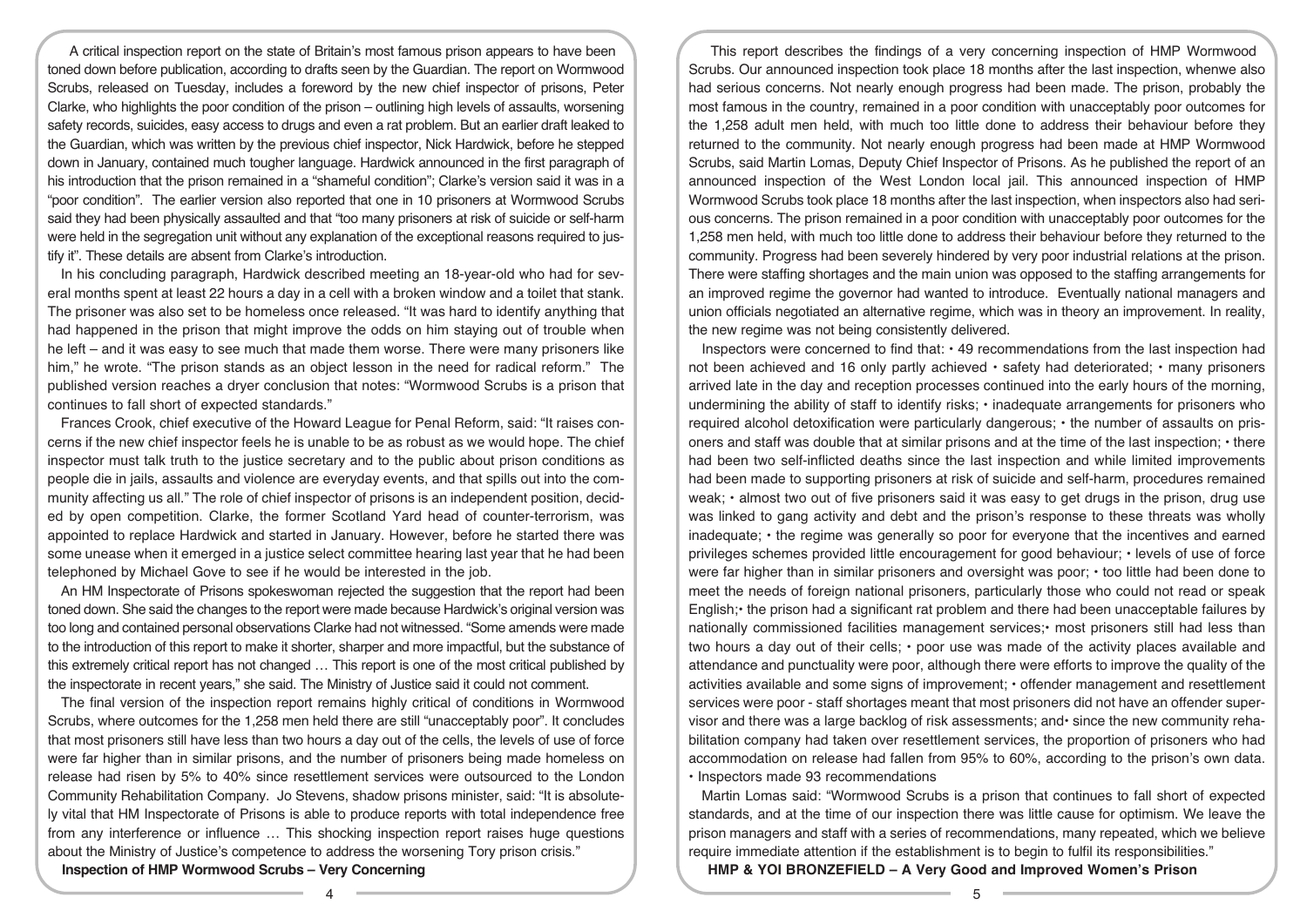HMP Bronzefield, was a well-led prison with committed staff and had continued to improve, said Martin Lomas, Deputy Chief Inspector of Prisons. As he published the report of an unannounced inspection of the women's prison in West London. HMP Bronzefield is a women's local prison run by Sodexo Justice Services. It holds up to 527 women including those remanded by the courts, those serving short sentences and a number serving life. Ages of prisoners range from 18 to over 70. It is one of two prisons that holds restricted status women, deemed to require special management due to the level of risk they present or the notoriety of their offences. The catchment area of the prison is huge and the mix of women held continues to present a blend of complexity and vulnerability. Over 40% of prisoners indicated they had a problem with drugs and 66% said they had emotional wellbeing or mental health problems. The proportion of women reporting these types of problems was significantly higher than at the last inspection in 2013. It was encouraging to see that the prison had continued the improvement inspectors reported on after the 2013 inspection.

Inspectors were concerned to find that:  $\cdot$  12 recommendations from the last report had not been achieved and 14 only partly achieved • the quality of teaching and learning remained too variable and outcomes in the key area of functional skills (including maths and English) needed to be better; and • despite little violence and few serious incidents, many women still complained that they had felt unsafe at some time and had been victimised by both other prisoners and staff, and more needed to be done to reassure women about safety. • Inspectors made 46 recommendations.

#### **Juliet Lyon Why I'm Leaving the Prison Reform Trust Now**

Why step down from a charity you love, just when prison reform is properly on the public and parliamentary agenda? Why hand over when there is so much yet to achieve? The answer has to be, precisely because both of these things are true. There is a painful tension between the rhetoric of prison reform, and the prime minister's ambitions to make it the "great progressive cause of British politics", and the reality of the highest recorded levels of violence, suicide and self-harm in our overcrowded jails. It hurts to hear, and in large measure to believe, David Cameron and Michael Gove when they say they want to create a prison system that treats people in custody as "potential assets" and "not simply as liabilities to be managed". My recent visit to a ghostly, silent, locked-down Wormwood Scrubs and this week's chief inspector's report of men condemned to spend 22 hours a day behind their doors in a filthy, rat-infested prison, both attest to the extent of the challenge faced.

It is a fierce irony that this government's commitment to reform comes after two or three years of destabilisation of prison and probation services largely on its watch. Drastic budget cuts and an up-to-one-third reduction in staffing levels have set back much of the painstaking progress made since Lord Woolf's report into the disturbances at Strangeways prison. Since 1990, under successive governments too ready to use so-called "toughness on crime" as a party political badge of virility, the prison population has all but doubled, as inflation in sentencing and use of mandatory penalties have surged. Letters and calls to the Prison Reform Trust's advice and information service, now over 6,700 a year, reveal the day-to-day frustrations and privations, as well as time wasted, in a beleaguered public service. They show how hope was sucked out of the system by the former justice secretary Chris Grayling, intent on introducing more punitive measures, reducing incentives and restricting the previously successful release on temporary licence scheme. Meanwhile reconviction rates, unsurprisingly, remain stubbornly high. No one can, or should, accept that almost half of all prisoners are reconvicted within just one year of release.

Some things are particularly hard to stomach. The abolition in 2012 of the Kafkaesque indeterminate sentence for public protection, welcome in itself, has left over 4,000 people stranded in custody, most serving time for what they might do in the future rather than what they have done. One young woman, sentenced 10 years ago for arson, for trying to kill herself by setting her Holloway cell on fire, remains distressed and unwell in prison to this day. Many of the solutions to crime lie outside prison walls and outside the confines of a single government department. One of the things I am most proud of is that the Prison Reform Trust has helped reduce child imprisonment by over 60% since 2007. Another is work with the Women's Institute and our care not custody coalition to campaign for services to divert, where possible, people with mental health needs or a learning disability, and those struggling with addictions, out of the criminal justice system into the treatment and care they need. Liaison and diversion services in police stations and courts, funded by the Department of Health, now cover half of the country.

I am proud to lead an independent charity with such a good track record of driving policy and practice change; one that publishes clear, accurate figures about the state of our prisons and puts evidence before opinion. Michael Gove has drawn more than once on Winston Churchill's seminal speech naming the treatment of crime and criminals as "one of the most unfailing tests of the civilisation of any country". After 16 years, and with prison reform now firmly on the agenda and much work still to do to ensure that fairness and proportionality are the watchwords for our justice system, the summer is the right time to hand on the baton.

#### **Immigration Officers Allowed to Hack Phones of Refugees and Asylum Seekers**

Mark Townsend, Observer: Immigration officials have been permitted to hack the phones of refugees and asylum seekers, including rape and torture victims, for the past three years. The revelation has sparked outrage among civil rights groups and campaigners for rape victims, who said that it was distressing that the British government had rolled out powers that could target some of the most vulnerable individuals in society. The Home Office confirmed to the Observer that since 2013 immigration officials have been granted the power to "property interference, including interference with equipment", which can include planting a listening device in a home, car or detention centre, as well as hacking into phones or computers. Critics fear the powers could undermine lawyer-client confidentiality in sensitive immigration and asylum cases.

The power was authorised through an amendment to the Police Act 1997, prompting campaigners to warn that intrusive technological powers are being regulated by outdated legislation. Alistair Carmichael, the Liberal Democrat home affairs spokesman, said: "For far too long, vague and outdated legislation has been exploited to extend the Home Office's powers. No parliamentarian would have ever foreseen immigration officers having the powers to hack into our smartphones and computers of potentially quite vulnerable people." Silkie Carlo, of the rights group Liberty, said: "The entirely new power of routine communication interception at removal centres is a blatantly discriminatory move." Research has found that torture victims have been held in immigration detention centres, and campaigners cite statistics suggesting that up to 70% of women in centres like Yarl's Wood in Bedfordshire are rape survivors. Cristal Amiss, of the Black Women's Rape Action Project, said: "These powers are an outrage. People in detention have the right to confidentiality, to speak privately to their lawyer and disclose often very sensitive information such as details of rape, torture, domestic violence and alleged abuse by officials. They have to be able to share private information without their phones being hacked."

A Home Office briefing document detailing the hacking powers available to immigration offi-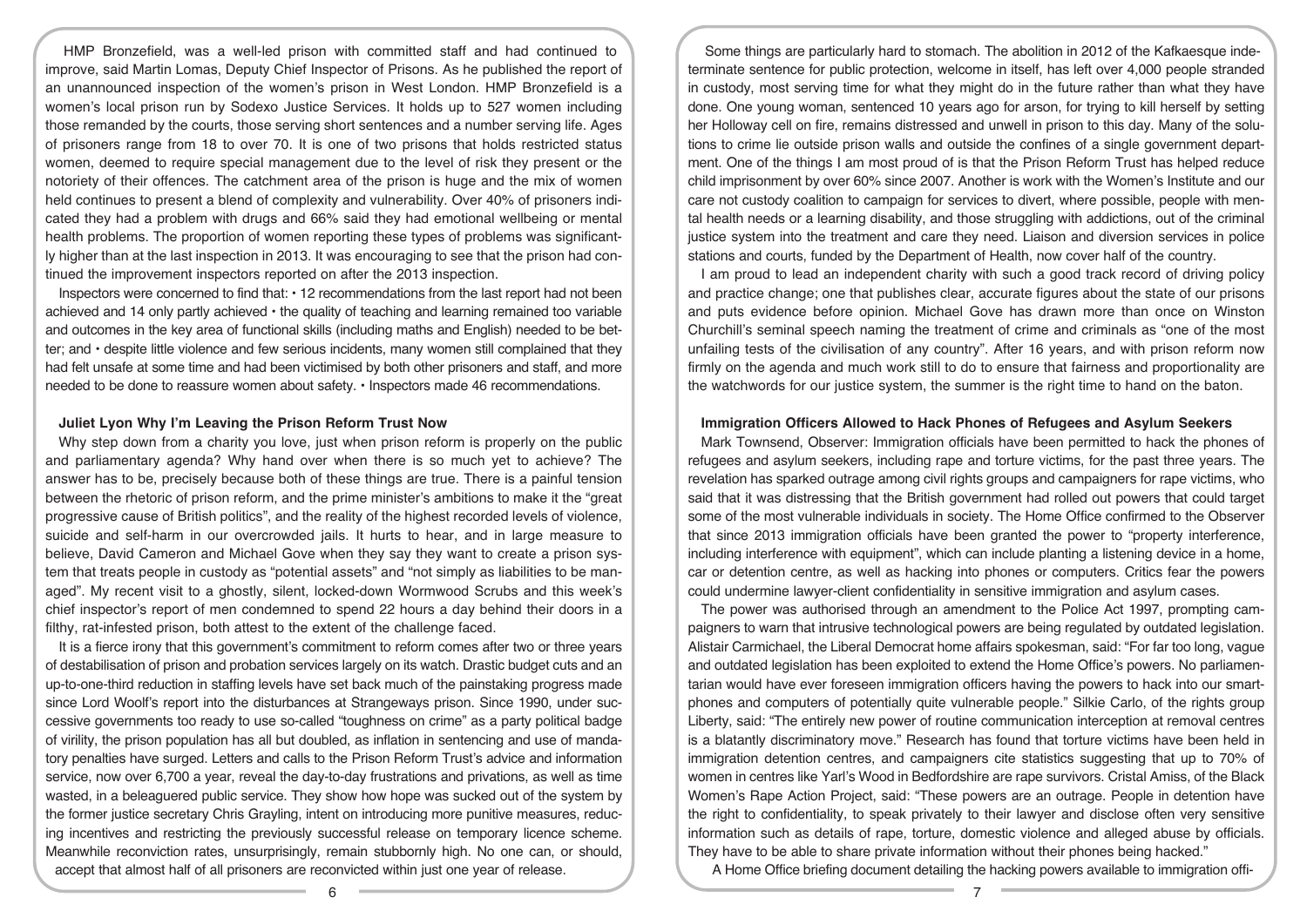cers claims the aim "is to ensure that immigration officers can deploy a full range of investigative techniques to deal effectively with all immigration crime". A Home Office official confirmed that "equipment interference" had been used to prevent serious crime, including disrupting the supply of counterfeit travel documents, which could have been used to facilitate the smuggling of illegal migrants. They did not address whether the powers had been used to ascertain the veracity of asylum claims. "They [immigration officers] may only use the power to investigate and prevent serious crime which relates to an immigration or nationality offence, and have done so since 2013," said a statement from the immigration minister, James Brokenshire.

The revelation coincides with fresh concern over the latest version of the "snooper's charter", which will give the police powers to access everyone's web browsing histories and hack into phones. The extension of police powers is contained in the investigatory powers bill, designed to provide the world's first comprehensive legal framework for state surveillance powers. This also dates from the 1997 Police Act, but the Home Office has tried to dampen disquiet by insisting such powers would only be used in "exceptional circumstances", extending the use of remote computer hacking from the security services to the police – predominantly the National Crime Agency – in cases involving a "threat to life", missing persons or cases that risk "damage to somebody's mental health". The bill has met severe criticism from three parliamentary committees, and surveillance campaigners are challenging MPs to improve safety and confidentiality measures before it is rushed into law. Carmichael said: "Parliament must be given the time it needs to properly scrutinise and improve it."

Carlo said: "The bill contains the flimsiest of safeguards and takes state hacking to an unprecedented and dangerous new level. It allows for practically limitless bulk hacking against the devices of individuals, groups or even entire nations." Liberty warns that powers to hack millions of devices en masse remain in the bill, despite recommendations from parliament's intelligence and security committee that they be removed. Elsewhere, the security services will still be able to examine the browsing histories of the entire population, and the communications of MPs, journalists and lawyers open to access by intelligence agencies.

# **Goat Detained After Breaking Into Starbucks**

While kids committing burglary is not that rare  $-$  it was certainly a surprise for cops in California to find one who looked like this in a shopping mall. The bearded burglar who needed a late night caffeine fix made no secret of the fact that he was wandering around a Starbucks – but the suspect was actually a goat. A message on the /City of Rohnert Park Police and Fire /Facebook page this week said: "Imagine our dispatcher's surprise when she received a couple of calls early this morning advising there was a goat roaming around Wolf Den Plaza... more specifically, the goat apparently needed a caffeine fix and had wandered INTO the Wolf Den Starbucks. The on duty sergeant promptly responded, took the goat into custody, and transported him to the Rohnert Park Animal Shelter. We're sure the Animal Shelter supervisor will be thrilled to find a goat in a dog's crate when she arrives to work!" The goat – who has now become a bit of a legend himself – was unwittingly acting out a similar scene to the mythical story of how drinking coffee was discovered. Legend has it that Kaldi, an Ethiopian farmer, noticed his flock ofgoats jumping about wildly after seeing them chew on berries of the plant that produces coffee beans. Beans he collected were apparently later thrown onto a fire in anger, accidentally revealing that they were best roasted.

**Inmate Lubes Himself up to Avoid Prison Transfer**

In an attempt to make himself super-slippery and hard to grab hold of, Adam Gallagher stripped to his boxers and smothered himself in baby oil. After 'rolling about' with the riot squad, he damaged a G4S security van and threatened staff on the journey from Perth Prison to HM Prison Barlinnie in Glasgow. One of the security firm's employees was so frightened he fainted. Gallagher, 28, is currently serving a life sentence for stabbing a 21 year-old Czech fruit picker to death in Arbroath in 2006. His earliest date of parole is 2021. Appearing at Perth Sheriff Court, he said he had been held in a segregation unit for assaulting a prison officer before the incident on December 18. 'I had been there for seven weeks, and this day covered myself in baby oil before rolling about with the riot squad,' he said. 'I asked the G4S man's name in the van but he wouldn't tell me, so I kicked off. My adrenaline was high. 'I apologise for the man fainting, but these people are meant to be able to deal with this.' He was sentenced to eight months in prison. *Ashitha Nagesh for Metro.co.uk*

## **Hoist With His Own Petard**

A small explosion rocked an anti-terrorism court in Karachi, Pakistan after a clerk removed the pin from a grenade-like detonator in order to show it to the trial judge. Dr Jameel Ahmed, Deputy Inspector General (DIG) south zone, said a detonator carrying a very small amount of explosive material was presented to the court on the judge's request following an application by defence counsel. The defendant in the case was facing a charge of possessing explosive materials. It was removed from a glass vessel by a court clerk who subsequently removed a pin from the device to show it to the judge. But removing the pin caused an explosion which injured ATC Judge Shakeel Haider, the clerk, a policeman and two others who were present in the court. The sound of the explosion caused concerns about an intentional attack in the courtroom and bomb disposal experts were immediately despatched. Dr Ahmed said safety measures for presenting explosives in court are now being reviewed.

## **Blunkett 'Regrets' Imposing Indeterminate Sentences** *Source: The Brief*

Indeterminate sentences imposed on the most serious offenders have been a failure, the former home secretary who introduced the regime has admitted. David, now Lord, Blunkett told the House of Lords on Tuesday that he regretted creating the system. "The original intention," he said, "was that only those who posed a really serious risk to the population would be subject to such orders. That did not come about, and I regret that very strongly." His comments came as part of a Lords' questions session in which Lord Brown of Eaton-under-Heywood asked the justice minister, Lord Faulks, for details of how many foreign national prisoners serving indeterminate sentences had been released under provisions of the Legal Aid, Sentencing and Punishment of Offenders Act 2012. That legislation allows for foreign prisoners to be released and removed from the UK without approval of the Parole Board. Lord Faulks replied that 261 had benefited from those provisions over the past three years. Lord Brown told peers that domestic prisoners feel a "sense of injustice and frustration, not to say anger" at the fact that their foreign counterparts appear to have preferential treatment under the legislation. Lord Faulks replied: "This government are committed ... to removing foreign criminals to their own countries where possible. They must be punished but not at the expense of British taxpayers, therefore they are removed when the relevant section permits their removal. "Of course the secretary of state actively considers the position that he has a power to change the release test but, at the moment, he is not satisfied that it is appropriate to do so."

**Chicago Approves \$6.45m Payout to Families of Police Violence Victims**

8 9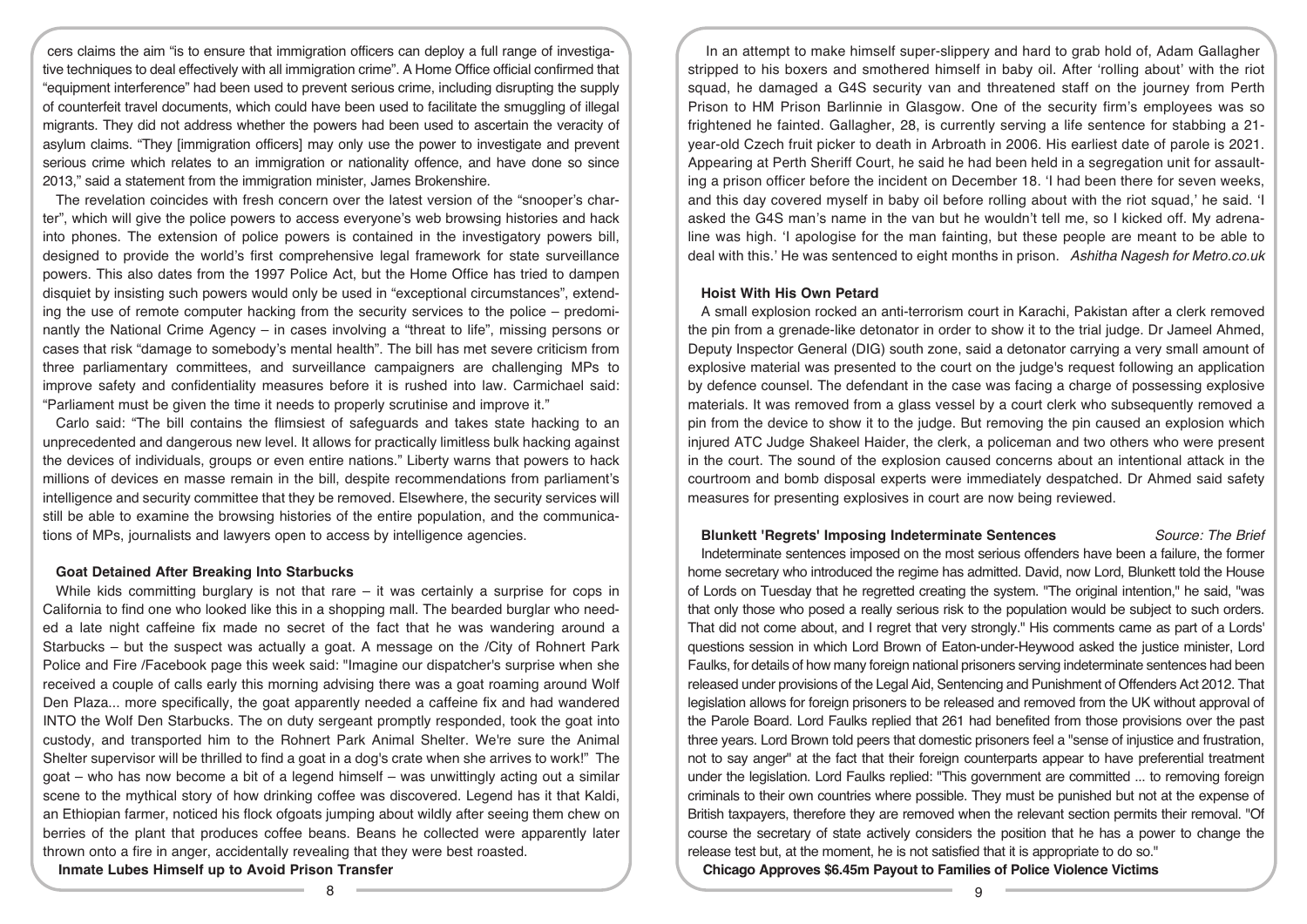Chicago agreed on Wednesday to pay millions of dollars to the families of two men who died after interactions with police, as a blistering report on police-community relations said racism contributed to decades of mistrust between communities of color and the department. A police accountability taskforce released the report one day after it was leaked to the Chicago Tribune, recommending a complete overhaul of many aspects of the Chicago police department's operations. The taskforce was launched by Mayor Rahm Emanuel after video footage of the fatal police shooting of Laquan McDonald was released in November. "We arrived at this point in part because of racism," the report stated. "The linkage between racism and CPD did not just bubble up in the aftermath of the release of the McDonald video. Racism and maltreatment at the hands of the police have been consistent complaints from communities of color for decades." Officials also approved a new police chief for the city's beleaguered police department on Wednesday. Outrage over the city's handling of the 2014 shooting have forced changes at the highest level. Police superintendent Garry McCarthy was fired in December days before the Department of Justice launched an investigation into the department's practices. Anita Alvarez, Cook County's top prosecutor, lost her re-election bid last month following demands for her resignation because she took 400 days to charge the officer who shot and killed Laquan.

Lori Lightfoot, president of the CPD's civilian review body, released the 200-page report on Wednesday and called for a prompt response to the report's many detailed recommendations. The taskforce highlighted systemic problems within the department, and said that although the McDonald video served as a tipping point, it "irrefutably exemplified what those in communities of color have long said". The report, drafted through multiple working groups and input from citizens and community leaders, recommended new training for officers, particular around de-escalation techniques and helping citizens in mental health crises. The taskforce recommended overhauling the police department's community policing strategy and replacing the department's much-criticized Independent Police Review Authority, which investigate allegations of misconduct. The mayor's office and the police department did not immediately respond to messages seeking comment from the Guardian. Lightfoot said Emanuel would be briefed on the findings later on Wednesday. Before the report was released, Chicago's city council approved \$6.45m on Wednesday to settle two high-profile cases of police misconduct, one involving police officers using excessive force against a mentally ill man that resulted in his death in 2012. The settlements arrive on the day the city council unanimously approved the appointment of a new police superintendent after a nearly four-month search following McCarthy's resignation. Incoming police superintendent Eddie Johnson, a 27-year veteran of the force, is the mayor's handpicked choice. His nomination bypassed the recommendation of three other candidates of the Chicago police review board, the authority tasked with conducting a national search to replace McCarthy. In a statement late last month, Emanuel said Johnson's various roles within the department had led to the reduction of crime in several districts and he has proven he "has been willing to hold officers accountable when necessary". Johnson, who is black, also received the support of the black and Latino caucuses of the city council.

The greater of the two settlements will go to the family of Philip Coleman, a mentally ill man who police took into custody by force in December 2012 following what they described as violent behavior in his mother's house. A video showed police officers dragging Coleman while handcuffed and struck with a Taser 13 times. Coleman died from a reaction to an antipsychotic drug he received while in a hospital, although an autopsy showed he experienced severe trauma, including more than 50 bruises and scrapes all over his body. That settlement, \$4.95m, was paired with an additional \$1.5m awarded to the family of Justin Cook, who died of an asthma attack while in police custody following a traffic stop in September 2014. Family attorneys say that police denied Cook his inhaler.

**IPCC Send File on Five Sussex Police Officers to CPS following Duncan Tomlin's Death**

The Independent Police Complaints Commission (IPCC) announced it has concluded its investigation into the circumstances surrounding the death of Duncan Tomlin, and has referred the case to the CPS to decide whether criminal charges should be brought against any individual. The IPCC has stated that the evidence relates to the actions of five police officers.

Paul Tomlin, Duncan's father, said: "My family and I welcome the decision by the IPCC to refer the case to the CPS. We trust that the CPS will make a decision as soon as reasonably possible, ensuring it has the resources to do so. We consider that it is vital for ensuring continuing public trust in the police that these officers are not allowed to remain on any form of active duty whilst the CPS consider if charges should be brought. We call on the Chief Constable of Sussex Police to now suspend all five officers concerned. We are aware that there are number of cases where officers have been allowed to continue to serve despite a referral by the IPCC to the CPS to consider criminal charges. We believe this sends the wrong message about how seriously the police take these matters, and we hope in Duncan's case that the Chief Constable will recognise the need to ensure the public's confidence by suspending the officers.

*Helen Stone,* solicitor for Paul and the Tomlin family said: "Duncan's family were understandably dismayed in 2014 when they learnt that the officers involved were all still on active duty, despite the IPCC investigation into potential criminal conduct and gross misconduct. Now that the officers may face criminal charges, we call once again on the Chief Constable of Sussex Police for their immediate suspension."

*Deborah Coles*, director of INQUEST said: "We welcome the decision of the IPCC to refer this matter to the CPS for consideration of criminal charges. Concerns about the process for holding the police to account following a death in custody has been at the forefront of public debate for some time. There now needs to be a prompt and robust scrutiny of the actions of the Sussex police officers. Until a decision is made we call on the Chief Constable of Sussex Police to suspend the officers"

*INQUEST* has been working with Paul and Tomlin family since July 2014. They are represented by INQUEST Lawyers Group members Helen Stone from Hickman and Rose and Jude Bunting from Doughty Street Chambers.

# **Georgia Executes Intellectually Disabled Man Whose Lawyer Slept Through Trial**

The US state of Georgia executed a man yesterday 12/04/2016 despite concerns about his mental state, racial bias, and lack of adequate representation during his trial. Kenneth Fults was convicted of murdering a woman in her home in 1996. A jury sentenced him to death in 1997. Mr Fults and several jurors had said that his lawyer was sleeping during the proceedings. One juror signed a sworn statement eight years after the fact saying "I don't know if he ever killed anybody, but that n\*\*\*\*\* got just what should have happened. "Once he pled guilty, I knew I would vote for the death penalty because that's what the n\*\*\*\*\* deserved." Georgia's State Board of Pardons and Paroles denied Mr Fults' clemency petition earlier this week and yesterday the US Supreme Court declined to issue him with a stay of execution. His petition described him as "the kid who fell through the cracks". He was a gang member and grew up with a drug-addicit mother, absent father and abusive stepfather. The murder was the culmination of a week-long crime spree in which he tried to kill another man with a stolen handgun. But three of the jurors who voted to give him the death sentence have said they are concerned about the fairness of the punishment as they saw his lawyer sleeping during the sentencing trial. The Georgia Department of Corrections said he accepted a final prayer and made no statement before death.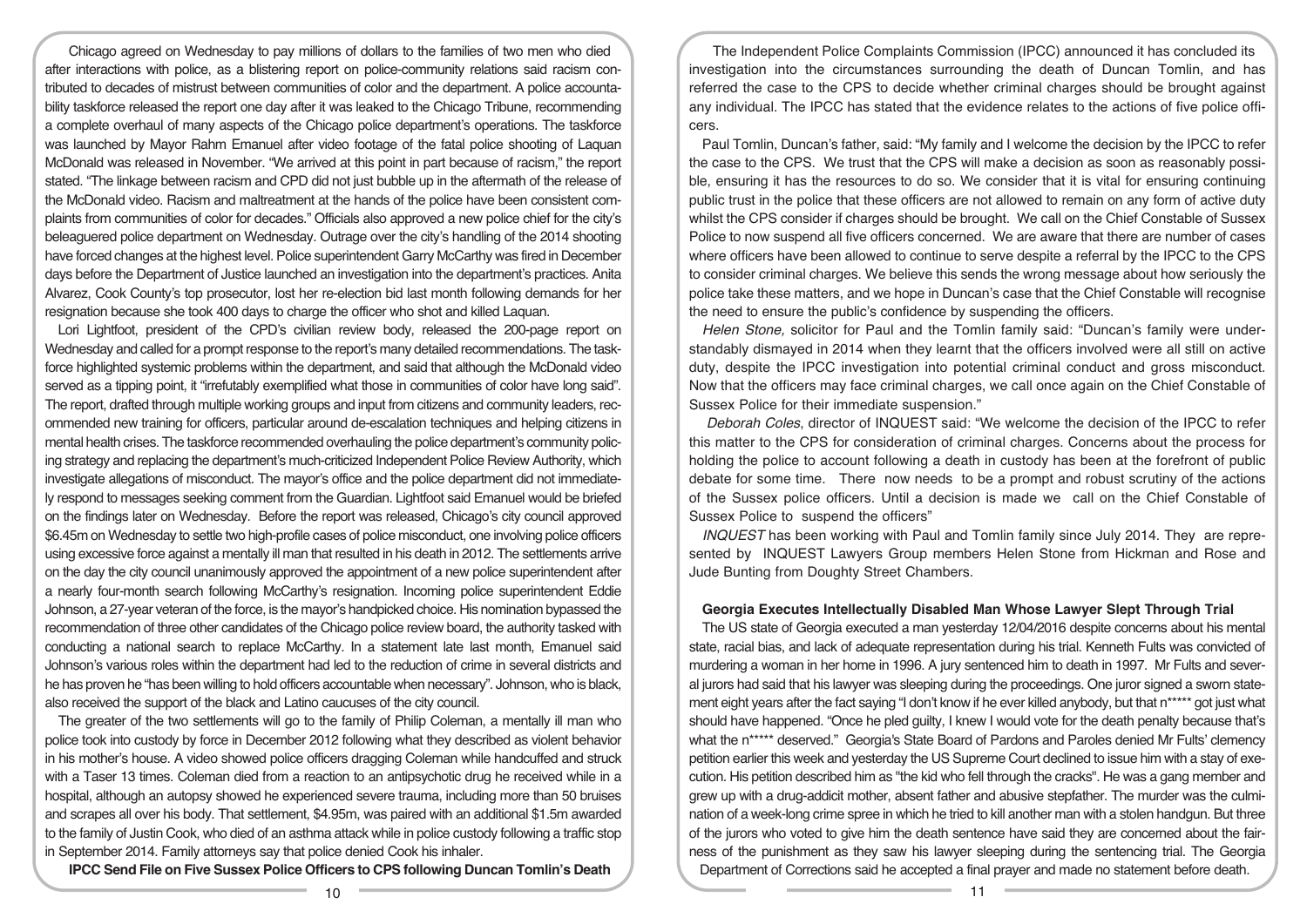#### **Miscarriage Watchdog to Take Another Look at Ben Geen Case**

The miscarriage of justice watchdog today 14/04/2016 agreed to take another look at the case of a nurse serving 30 years for murdering two patients and harming 16 others. Last October the Criminal Cases Review Commission decided not pursue the case of Ben Geen, described in the press as 'a thrill-seeking nurse' but whose family and supporters claim is serving time for crimes that were never committed. We are very pleased that the CCRC have come to this new decision – avoiding a costly and unnecessary judicial review,' Geen's father Mick told www.thejusticegap.com today. 'We look forward to working closely with the CCRC to give a full understanding regarding the importance of the new evidence that we have submitted to them to review.'

#### "**San Antonio Four": Women Freed From Prison Fight To Clear Their Names**

*Jean Casarez, ABC Newsletter:* It was an allegation that stunned the San Antonio community in the mid-1990s. Did four young adult women rape two little girls, and if so, why? It was the beginning of a nightmare for the women who would become known as the "San Antonio Four." Elizabeth Ramirez, Kristie Mayhugh, Cassandra Rivera and Anna Vasquez were all convicted and sentenced to prison after jury trials in 1997 and 1998. They maintained their innocence from the beginning. But to say this has been a long road for the women does not do justice to what they say they have endured.

It all started when Ramirez had her nieces, sisters, ages 7 and 9, over to her apartment during a San Antonio summer in 1994. "It was a typical week, just what families do. ... We did things, we went out to the park, we ate, just kind of hung out," Ramirez told CNN's Jean Casarez. Ramirez's three female friends joined her for part of the time. All four women had recently come out as lesbians. After Ramirez's nieces finished their visit and went back to their parents, allegations began to surface that the children were undressed and then sexually assaulted with objects by the San Antonio Four while guns were pointed at their heads.

The police got involved. The women said the young girls were wrong and that nothing remotely like that ever happened. "I was like, where did they get that from?" Ramirez said. The women were charged with serious sexual felonies in 1994 and trials followed three years later. Each woman took the stand in her own defense, saying, "I did not do this."To sit there and defend yourself against something like that, knowing it's such a horrible crime, and people were looking at you like you are awful," Rivera said, recalling her testimony. Ramirez's young nieces testified against the women and medical science backed them up. According to legal documents, the sexual assault exam showed what appeared to be scarring on one of the young girl's internal membrane tissue.

The state's medical expert, Dr. Nancy Kellogg, testified to the juries this could only result from "painful trauma" ... "caused by the penetration of the victim's sexual organ by some object." Prosecutors in their closing arguments relied on the women's sexual orientation as motive evidence to explain to the jury why these women would want to sexually assault girls. The San Antonio Four refused to take plea deals, maintaining they had committed no crime. The jury convicted each woman of aggravated sexual assault of a child and indecency with a child. All were sentenced to decades in prison. Ramirez was tapped as the ringleader and received a 37½ year sentence.

'It didn't happen' - The convictions against the women began to unravel several years ago when one of Ramirez's two nieces, now in her twenties, stepped forward to say she had lied. The niece, Stephanie Limon, called a supporter of the women, journalist Debbie Nathan. She told Nathan, "It didn't happen. I have no memory of it ever happening." Members of her family coached her, she told authorities, to make up a story because of their anger toward

Ramirez's lifestyle. Soon after, it was realized that the medical science relied upon to corroborate the young girls testimony was wrong. "It was believed at that time that was evidence of scarring from a tear, and it would be indicative of a sexual assault. There has been further studying of those kinds of photographs which has led to information that it can occur naturally," said former Bexar County District Attorney Susan Reed. With that new evidence, defense attorney Mike Ware, along with the Innocence Project of Texas, filed for post-conviction relief to have the verdicts overturned. Ware told CNN he believes the women's lifestyle played a large role in the case."I think the only reason that the investigation was seriously pursued, why there wasn't more skepticism about the preposterous allegations in the first place, was because these four women had recently come out as gay, that they were openly gay," he said.

In their application for a writ of habeas corpus, the defense also argued that testimony from the child victims placed all four women in the apartment at the same time during the sexual assault. If investigators for the prosecutor's office had checked work records of the women during the time the alleged sexual assault occurred, Ware said those records alone would have shown the girl's testimony could not hold up. Some of the women weren't even in the apartment during that period.

In 2013, a Bexar County District Court allowed three of the women to be released from prison while the court considered their request. Vasquez had just been released on parole. Reed told CNN at that time she was not going to retry the cases if the verdicts were overturned. The motion worked its way through the Texas courts for more than two years and, in February 2016, the judge recommended the convictions be vacated. The trial court finding is a recommendation, and it is up to the Texas Court of Criminal Appeals to make the final ruling. But the district court in Bexar County would not go so far as to declare them innocent, due to the lack of "hard scientific evidence," and because the other girl did not recant her version. In the past 2½ years, the women have been working and assimilating back into the community. They have used skills learned behind bars to help them find employment. There is one last thing they are asking for from the Texas Court of Criminal Appeals: They want to be declared innocent as a matter of law. That decision may come before the end of the year. "I believe we deserve to be known as innocent. There is a terrible injustice. We are not going give up until we are found we are innocent. We will keep fighting," Rivera said.

# **Criteria: Interview Working Tapes Retained Under The Audio Code**

In The Matter of an Application by Conal Corbitt For Judicial Review

[1] This is an application for judicial rColin Offor <c.offor@ntlworld.com>eview of a decision by the Police Service of Northern Ireland ("PSNI") whereby, during the applicant's detention in a police station following his arrest, it refused to give the applicant an undertaking that his voice would not be recorded for the purpose of analysis in respect of future investigations. Mr Macdonald QC and Mr Devine appeared for the applicant and Dr McGleenan QC and Mr Egan appeared for the respondent. We are grateful to all counsel for their helpful oral and written submissions.

[2] On 1 May 2015, following a coded bomb warning, the PSNI discovered and made safe a bomb hidden at the junction of Brompton Park and Crumlin Road, Belfast. The IRA subsequently claimed it had planted the bomb. On 7 May 2015 the PSNI arrested the applicant under section 41 of the Terrorism Act 2000 (the 2000 Act) and he was taken to Antrim Serious Crime Suite where his detention was authorised.

[3] During the initial police interviews on 7 May 2015, the applicant failed to answer any questions and did not make any statement either personally or through his solicitor. The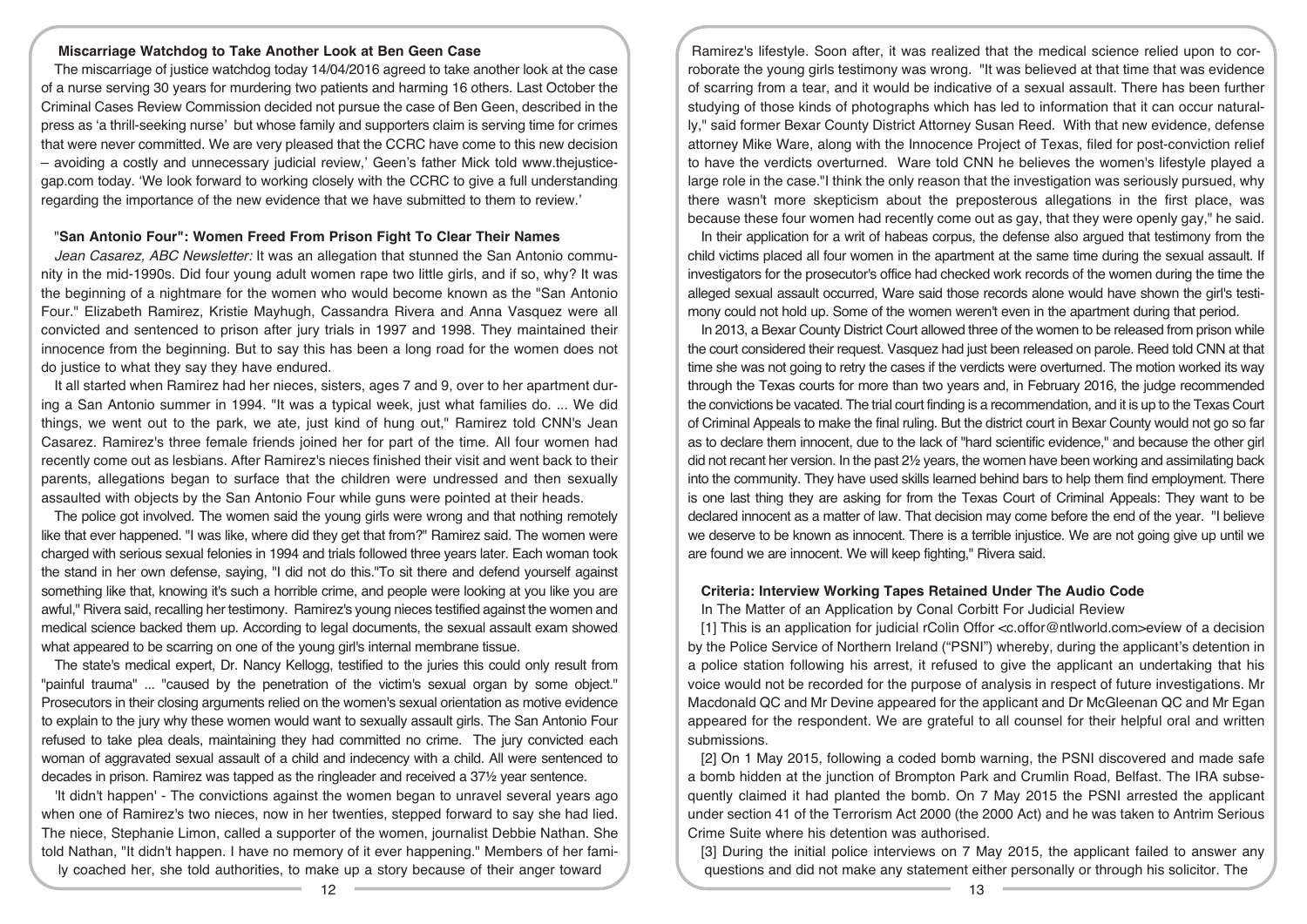following day, prior to the commencement of further interviews, the applicant's solicitor requested that the PSNI give an undertaking that any recording of the applicant's voice in the interviews would not be retained for use in alternative or future investigations. The PSNI refused to give such an undertaking. In the subsequent police interviews the applicant continued to remain silent with his solicitor indicating that she had advised him to do so given the PSNI's refusal to give the requested undertaking.

[4] On the same date the applicant's legal representatives appeared before Treacy J, sitting in the Queen's Bench Division of the High Court, seeking a declaration that the PSNI's policy to record and/or retain suspects' voices is unlawful. Treacy J granted the applicant leave to apply for judicial review. The applicant was charged on 10 May 2015 with offences under section 57 and section 58(1)(b) of the Terrorism Act 2000. He was brought before a Magistrates' Court which refused him bail. He remains a remand prisoner on foot of these charges.

[5] In an affidavit dated 12 August 2015, Detective Inspector David Lowans of the PSNI avers that other than the recordings of the interviews conducted on 7 and 8 May 2015 the PSNI do not hold voice recordings of the applicant during any other after caution interview. During the course of the present investigation, however, the applicant's computer was seized and files contained on that computer include recordings of the applicant's voice.

Consideration: [12] Dealing first with the audio and video Code, it was submitted that the court should be slow to construe the text in square brackets in Annex A at paragraph 11 above, as being part of the Code of Practice itself. We reject that submission. The words are plainly inserted into Annex A. If they were not intended to be part of the Code of Practice they would not have appeared in the Annex. There is no basis for us to proceed as if they were not there. We also note that the Form TACT 47A served upon an interviewee under the audio and video Code contains the same words without the square brackets.

[13] Turning then to the circumstances in which the recording may be needed, it is plain from the reference to (b) in Annex A that the requirement to access the recording could only arise in relation to events occurring in the course of, or related to, the conduct of those actual interviews which were subject to audio and video recording. Secondly, the purpose of the recording is to secure the protection of the applicant and the interviewing officers. That purpose governs the reference to the recording being needed where criminal or civil proceedings are instituted. To suggest, as the respondents have in this case, that there is no limitation on the purposes for which the police can access the tapes is to go far beyond the purpose of protecting the applicant or the interviewing officers. In our view the purpose of protecting the interviewee and the interviewing officers plainly circumscribes the use which can be made of the tape. The tapes can be used for those purposes either for the institution of criminal or civil proceedings or in connection with a complaint of ill treatment.

[14] It was submitted that it would be anomalous if there was a difference in the use that could be made of the audio material under the audio Code and that which could be made of the material under the audio and video Code. We recognise, however, that the contents of each of the codes differ and that they may serve different purposes. We do not, therefore, consider that the limitations of the audio and video Code read directly across to the audio Code.

[15] We note, however, that there are similarities within the codes. Primary among those is the approach to the retention of tapes. We have set out at paragraph 7 above those contents of the audio Code which show that the question of destruction is directly related to the investigation in respect of which the interview was conducted. That approach is repeated in the Annex con-

taining the form which is made available to the interviewee at the end of the first interview. That is a strong indicator, therefore, that the use to which the tapes can be put is also related to the progress of the investigation in respect of which the interview was conducted.

[16] Secondly, we consider that the interpretation advanced on behalf of the respondent was that the passage set out at paragraph 10 above meant that the tapes could be used by police for any police purposes. Such a broad entitlement gives rise to the risk of arbitrary use absent any express conditions or protections. The body of the Code of Practice is silent on the extent of the use of the working tape which can be made by police. The context set by the provisions on tape destruction point towards the working copy only being used for matters connected to the investigation in respect of which the interview was conducted. That interpretation also guards against arbitrary use. For those reasons we consider that it is to be preferred.

Conclusion: [17] The interview working tapes retained under the audio Code can only be used in criminal or civil proceedings or an investigation of a complaint of ill treatment related to the interviews conducted with the person detained. In light of this finding we do not consider it necessary to make any declaration.

#### **Prisoners: Foreign Nationals**

Lord Brown: How many prisoners serving indeterminate sentences for the protection of the public over the last three years have been foreign national prisoners eligible, pursuant to Section 119 of the Legal Aid, Sentencing and Punishment of Offenders Act 2012, for removal from the United Kingdom at the end of their tariff terms without a direction from the Parole Board for their release, and what proportion of such prisoners have in the fact been removed without such a direction.

Minister of Justice Lord Faulks: From May 2012, when the tariff expired removal scheme was commenced, up to 31 March of this year, 261 prisoners serving a sentence of imprisonment for public protection have been removed under that scheme—that is, without a direction from the Parole Board. A further five such prisoners have been eligible for removal but officials decided that they did not meet the criteria, while 16 have been approved for removal but are awaiting the settling of their removal directions.

Lord Brown: I am grateful to the Minister for those figures but I am sure that he will readily understand the sense of injustice and frustration, not to say anger, felt by UK domestic IPP prisoners at this preferential treatment which is accorded to foreign national prisoners. It is preferential because, of course, the foreign national prisoners do not have to satisfy the Parole Board that they can safely be released. Would the Minister agree to see the Lord Chancellor and try to persuade him that this is yet another reason for the Lord Chancellor to exercise his powers, also given under Section 128 of LASPO, to modify the test which the Parole Board applies in the case of the domestic IPP prisoners so that, hopefully, some of them, too, may gain the earlier release that at the moment is given only to these foreign prisoners?

Lord Faulks: The noble and learned Lord is a champion of those who have been imprisoned under the IPP scheme brought in by the previous Labour Government. The position is that this Government are committed, as I think all Governments before them were, to removing foreign criminals to their own countries where possible. They must be punished but not at the expense of British taxpayers, therefore they are removed when the relevant section permits their removal. Of course the Secretary of State actively considers the position that he has a power to change the release test but, at the moment, he is not satisfied that it is appropriate to do so.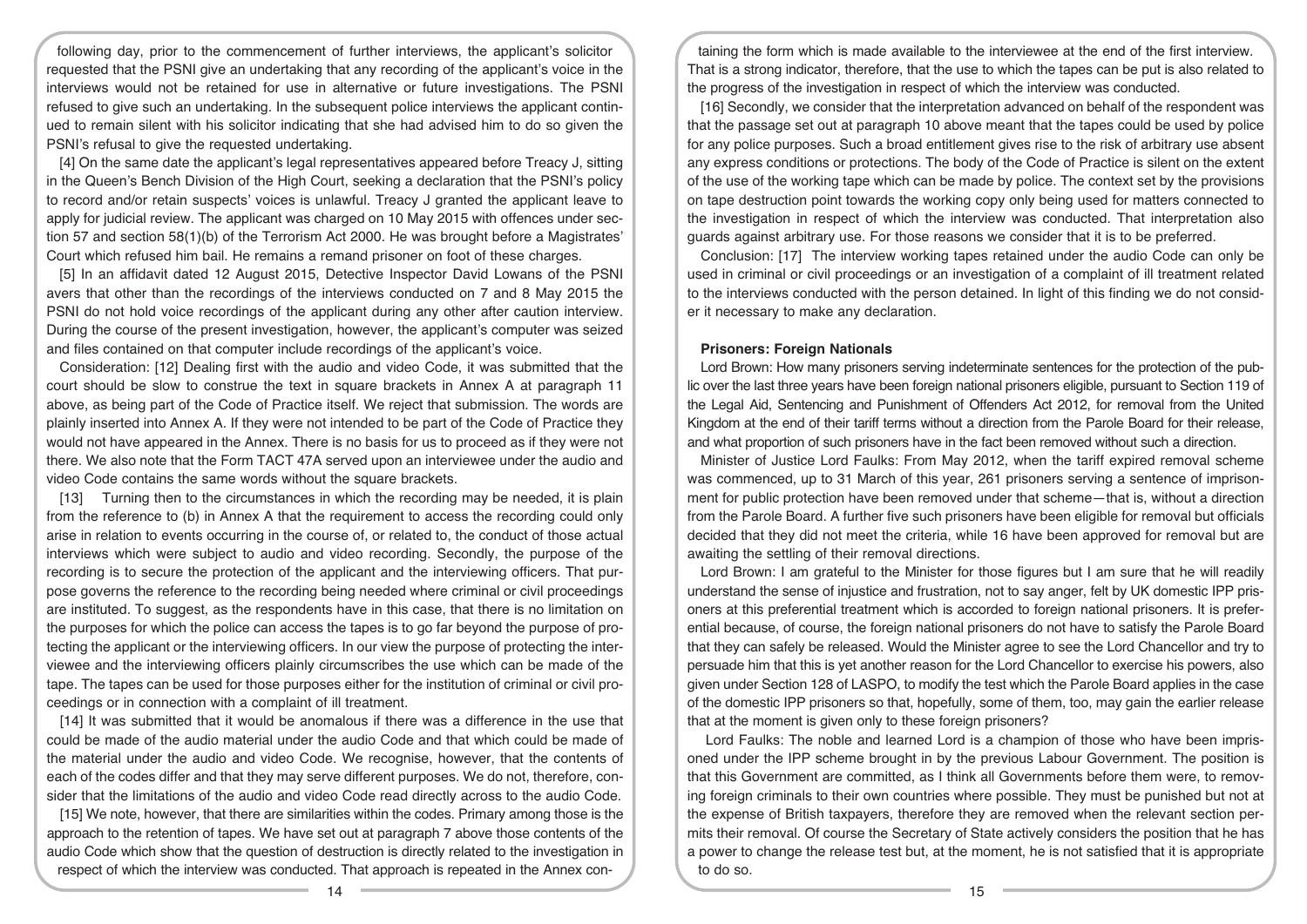Lord Wigley: In view of the totally unsatisfactory ongoing position with regard to IPP prisoners, will the Minister convey to the Secretary of State that if the Secretary of State is not willing to take and use the powers at his disposal, he should consider appointing a senior judge to review the working of this system in order to get justice for people who are quite clearly not getting it at present?

Lord Faulks: We have reduced by 584 the number of IPP prisoners in the last year. There is an indeterminate sentence prisoners co-ordination group, run by NOMS, where close examination is taking place of all serving IPP prisoners. Efforts are made to accelerate their access to the appropriate courses, and we have removed backlogs from the Parole Board. We think that everything is being done to make sure that those who are safe to be released are being released when the Parole Board decides.

Lord Marks: Today we have further evidence of prison overcrowding from another shocking inspection report of Wormwood Scrubs, which holds 35 indeterminate sentence prisoners. It makes the obvious recommendation that single cells should not be used for more than one prisoner. Will the Government now recognise that the injustice of keeping IPP prisoners beyond their tariffs serves only to add to the scandal of holding prisoners in overcrowded, squalid and understaffed prisons?

Lord Faulks: The noble Lord refers to the report on Wormwood Scrubs, which I entirely accept shows a distressing picture. As he and the House will know, the Secretary of State and the Prime Minister are determined to improve our prison system, and the Chancellor of the Exchequer has given £1.3 billion to enable that to happen. It will not happen overnight, but I am sure the House will accept the Government's sincerity and determination to deal with some of the most unattractive aspects of our prison system.

Lord Woolf: I fully accept that the Government have been trying to find a solution to the problem of these unfortunate prisoners, but the fact remains that it is now coming up to the fourth year since the power to impose IPP sentences was removed. That is far too long a period when, as was indicated at the time, these sentences put on a prisoner the impossible task of proving that he is not a danger. That is the real heart of the problem. Unless something is done to tackle that, does the Minister recognise that there will be a substantial further period before the last of these prisoners are released?

Lord Faulks: The House of course greatly respects the noble and learned Lord for his experience in this area, but it is a matter for the equally experienced Parole Board to decide whether or not it is safe to release these prisoners. It must not be forgotten that, in each of the cases, the relevant judge sentenced the defendant in accordance with the then existing powers for the protection of the public. It therefore becomes incumbent upon the Parole Board to decide whether it is safe to release them, notwithstanding the fact that they may have a short-tariff sentence. It would be easy of course for the Government to wash their hands of this, but they have taken a responsible view to unravelling this unfortunate provision, which was brought in by the previous Labour Government.

Lord Blunkett: It is probably not the moment for me to confess that I was the Home Secretary who introduced the idea. The original intention, which I hope is understood, was that only those who posed a really serious risk to the population would be subject to such orders. That did not come about, and I regret that very strongly. But is it not a fact that what is lacking are the courses and therapy to allow the Parole Board to make the necessary decisions as quickly as possible, so that the overly prolonged incarceration of many of these prisoners can come to an end?

Lord Faulks: I entirely accept that the intention was to protect the public and that this provision caught in the net rather more prisoners than it was expected to catch. It must be remembered, of course, that these courses are important because they can provide evidence that a prisoner has grappled with a particular problem, whether it is sex offending, violence, drugs

or whatever it might be. It is not a prerequisite for their release that they have to have attended these courses, although it may provide some evidence. Equally, the fact that you attend a course does not guarantee your release. We have increased the availability of courses to these prisoners. I am aware that a letter was written to the noble Lord, Lord Beecham, by my noble friend Lady Evans when this matter was last raised. I will ensure that that letter is placed in the Library. It gives a list of all the various courses which are now available to those prisoners.

## **One in Eight Crown Court Cases Dropped as Convictions Fall to Five-Year Low**

*Ollie Persey, Justice Gap:* The number of Crown Court cases being dropped reached a five-year high in 2014-15, new figures reveal. The Crown Prosecution Service initiated thousands of prosecutions that ended after Crown Court judges found that there was insufficient evidence to proceed to trial. The figures raise concerns that the CPS has overreacted to criticisms that it did not believe victims, and has brought prosecutions without properly assessing the evidence. More than 12,600 cases ended in judge-ordered acquittals in 2014-2015. That is one in every eight Crown Court cases and nearly 1,700 more cases than 2013-2014. According to Danny Shaw, BBC home affairs correspondent noted, in 70% of the dropped prosecutions, the CPS offered 'no evidence' at the Crown Court. The increase in judge-ordered acquittals has also contributed to decreasing Crown Court conviction rates. In 2014-15, conviction rates fell below 80% for the first time since 2010-2011.

The figures have prompted criticisms that innocent people are needlessly going through the painful experience of being prosecuted. Before cases reach the Crown Courts, there are lengthy investigations and defendants have to attend Magistrates' Courts to enter pleas. 'Peter', who was prosecuted for child abuse before his case was dropped, discussed the impact of the process in an interview on Monday's edition of the Today programme. He described how the process had taken 15-16 months from him first being accused to the case being dropped. He stated that the police and CPS had not investigated evidence that indicated his innocence and that the stress of the experience had harmed his mental health.It has been suggested that the increase in judge-ordered acquittals corresponded to increased child abuse prosecutions following the revelations about Jimmy Saville's abuse.

Speaking to the Justice Gap, an NSPCC spokesperson said that it took 'tremendous courage to speak out about abuse and fight for justice, so these figures are deeply disappointing'. 'However, this should not deter victims from coming forward as they can still be offered support to overcome the trauma they have suffered,' he said. 'Child sex abuse cases are often very complex which could partially explain the figures, but it is crucial that all possible steps are taken to ensure abusers are brought to justice.' In Peter's case he claimed that his prosecution was 'ridiculous'. However, his ex-partner in an interview with the BBC asserted that child abuse took place. Nazir Afzal, former head of the CPS in northwest English suggested that it was a difficult balance for prosecutors, stating that it was right to take every claim seriously but he warned against the CPS being influenced by a 'baying crowd' mentality.

#### **New Developments in Blood Evidence Detection**

In an early and often cited example of the use of blood evidence, a 12th century Chinese magistrate investigating a murder, observed that flies landed on the blade of a sickle belonging to one labourer and not on those of other workers. The magistrate suggested that this was because the flies could detect otherwise undetectable traces of the victim's blood, and that this proved guilt. Apparently the labourer later confessed, but can we be certain of how the confession was obtained? As well as being cited as a very early example of both blood evidence and forensic